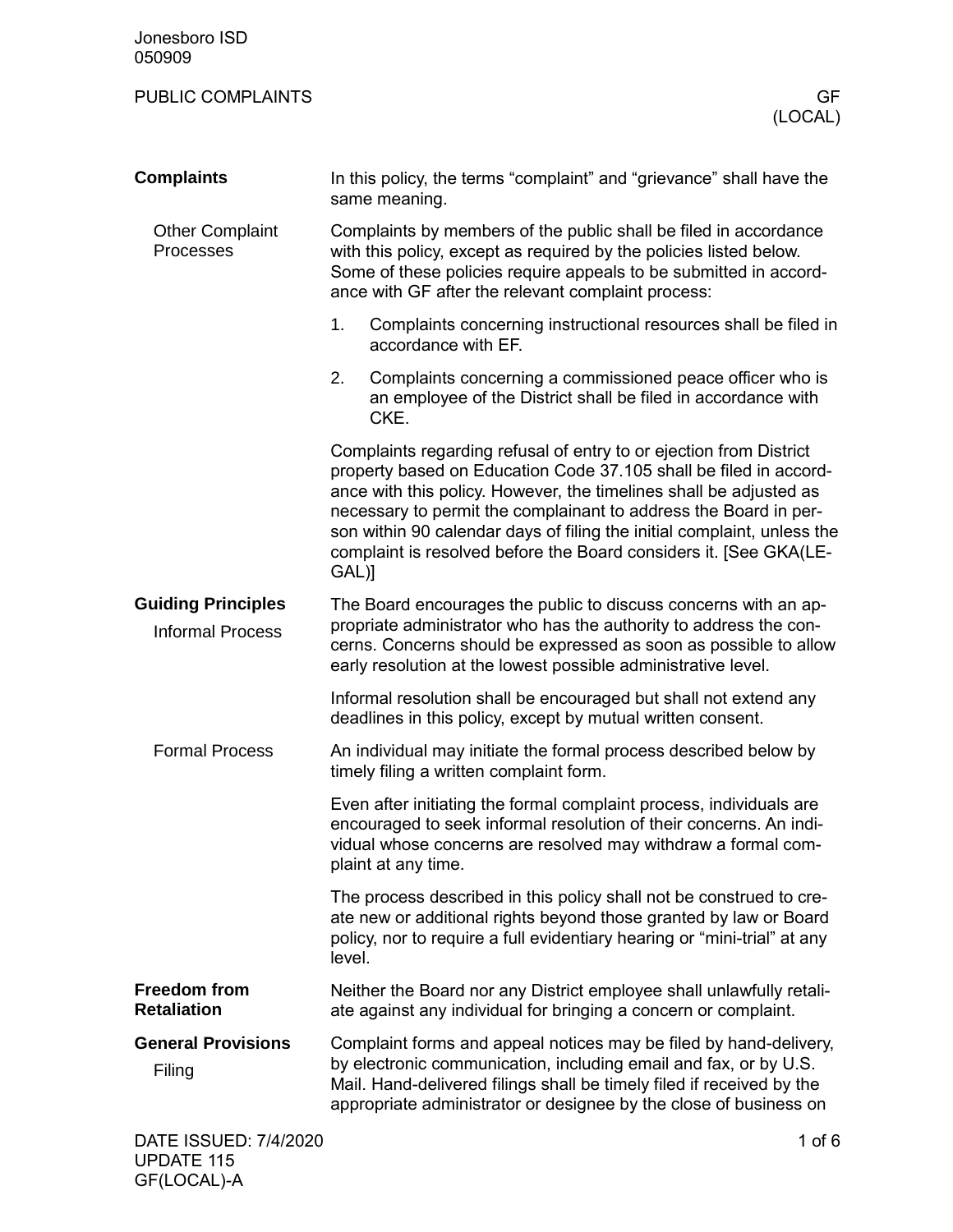## PUBLIC COMPLAINTS GF

|                                              | the deadline. Filings submitted by electronic communication shall<br>be timely filed if they are received by the close of business on the<br>deadline, as indicated by the date/time shown on the electronic<br>communication. Mail filings shall be timely filed if they are post-<br>marked by U.S. Mail on or before the deadline and received by the<br>appropriate administrator or designated representative no more<br>than three days after the deadline.                            |
|----------------------------------------------|----------------------------------------------------------------------------------------------------------------------------------------------------------------------------------------------------------------------------------------------------------------------------------------------------------------------------------------------------------------------------------------------------------------------------------------------------------------------------------------------|
| Scheduling<br>Conferences                    | The District shall make reasonable attempts to schedule confer-<br>ences at a mutually agreeable time. If the individual fails to appear<br>at a scheduled conference, the District may hold the conference<br>and issue a decision in the individual's absence.                                                                                                                                                                                                                             |
| Response                                     | At Levels One and Two, "response" shall mean a written communi-<br>cation to the individual from the appropriate administrator. Re-<br>sponses may be hand-delivered, sent by electronic communication<br>to the individual's email address of record, or sent by U.S. Mail to<br>the individual's mailing address of record. Mailed responses shall<br>be timely if they are postmarked by U.S. Mail on or before the<br>deadline.                                                          |
| Days                                         | "Days" shall mean District business days, unless otherwise noted.<br>In calculating timelines under this policy, the day a document is<br>filed is "day zero." The following business day is "day one."                                                                                                                                                                                                                                                                                      |
| Representative                               | "Representative" shall mean any person who or organization that is<br>designated by an individual to represent the individual in the com-<br>plaint process.                                                                                                                                                                                                                                                                                                                                 |
|                                              | The individual may designate a representative through written no-<br>tice to the District at any level of this process. If the individual des-<br>ignates a representative with fewer than three days' notice to the<br>District before a scheduled conference or hearing, the District may<br>reschedule the conference or hearing to a later date, if desired, in<br>order to include the District's counsel. The District may be repre-<br>sented by counsel at any level of the process. |
| Consolidating<br>Complaints                  | Complaints arising out of an event or a series of related events<br>shall be addressed in one complaint. An individual shall not file<br>separate or serial complaints arising from any event or series of<br>events that have been or could have been addressed in a previous<br>complaint.                                                                                                                                                                                                 |
| <b>Untimely Filings</b>                      | All time limits shall be strictly followed unless modified by mutual<br>written consent.                                                                                                                                                                                                                                                                                                                                                                                                     |
|                                              | If a complaint form or appeal notice is not timely filed, the com-<br>plaint may be dismissed, on written notice to the individual, at any<br>point during the complaint process. The individual may appeal the<br>dismissal by seeking review in writing within ten days from the date                                                                                                                                                                                                      |
| DATE ISSUED: 7/4/2020<br><b>I IPDATE 115</b> | $2$ of $6$                                                                                                                                                                                                                                                                                                                                                                                                                                                                                   |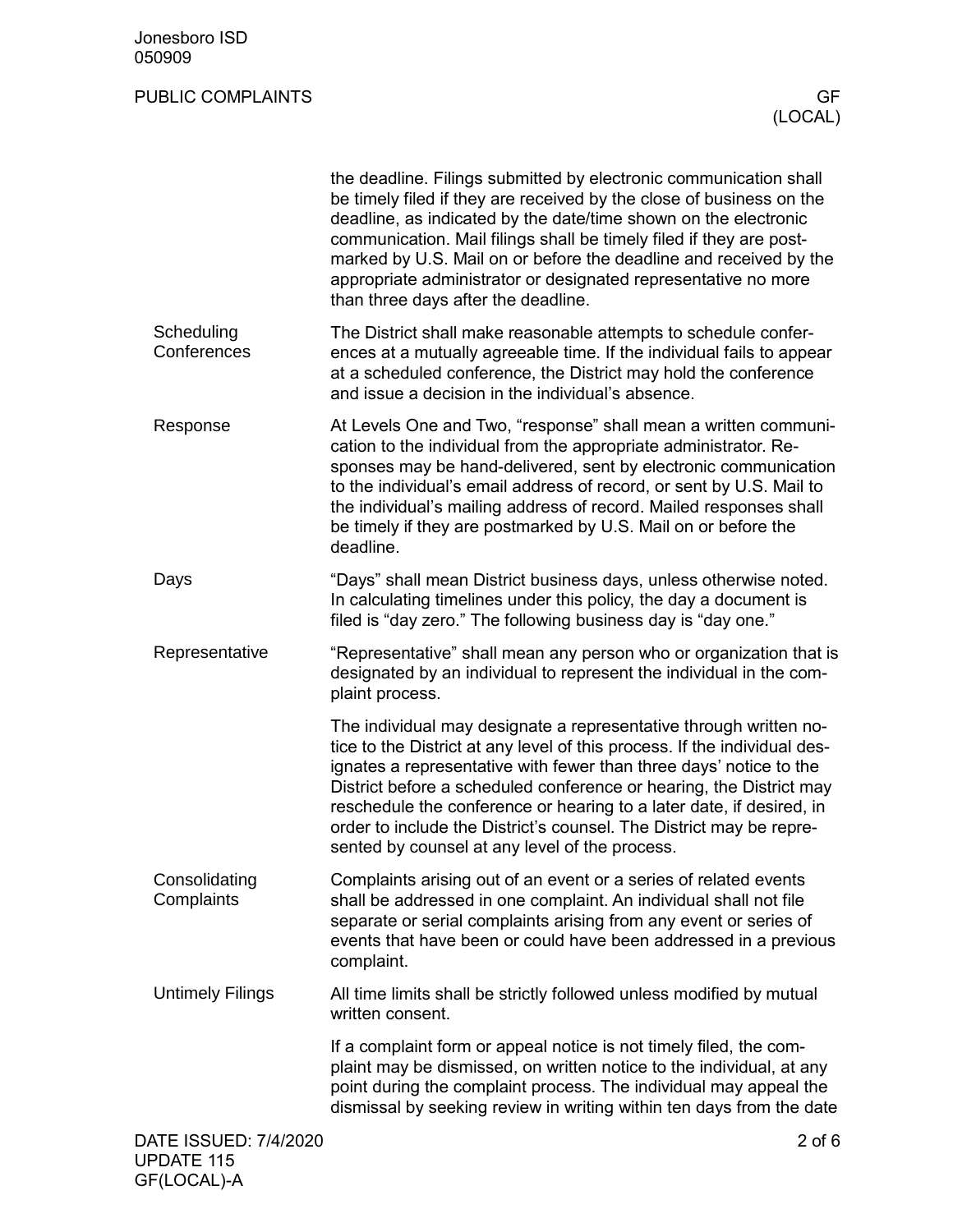| Jonesboro ISD<br>050909              |                                                                                                                                                                                                                                                                                                                                                                                                             |                                                                                                                                                                                                                                                                                                                                                       |  |  |  |
|--------------------------------------|-------------------------------------------------------------------------------------------------------------------------------------------------------------------------------------------------------------------------------------------------------------------------------------------------------------------------------------------------------------------------------------------------------------|-------------------------------------------------------------------------------------------------------------------------------------------------------------------------------------------------------------------------------------------------------------------------------------------------------------------------------------------------------|--|--|--|
| <b>PUBLIC COMPLAINTS</b>             |                                                                                                                                                                                                                                                                                                                                                                                                             | GF<br>(LOCAL)                                                                                                                                                                                                                                                                                                                                         |  |  |  |
|                                      |                                                                                                                                                                                                                                                                                                                                                                                                             | of the written dismissal notice, starting at the level at which the<br>complaint was dismissed. Such appeal shall be limited to the issue<br>of timeliness.                                                                                                                                                                                           |  |  |  |
| <b>Costs Incurred</b>                |                                                                                                                                                                                                                                                                                                                                                                                                             | Each party shall pay its own costs incurred in the course of the<br>complaint.                                                                                                                                                                                                                                                                        |  |  |  |
| Complaint and<br><b>Appeal Forms</b> |                                                                                                                                                                                                                                                                                                                                                                                                             | Complaints and appeals under this policy shall be submitted in<br>writing on a form provided by the District.                                                                                                                                                                                                                                         |  |  |  |
|                                      | Copies of any documents that support the complaint should be at-<br>tached to the complaint form. If the individual does not have copies<br>of these documents, they may be presented at the Level One con-<br>ference. After the Level One conference, no new documents may<br>be submitted by the individual unless the individual did not know<br>the documents existed before the Level One conference. |                                                                                                                                                                                                                                                                                                                                                       |  |  |  |
|                                      |                                                                                                                                                                                                                                                                                                                                                                                                             | A complaint or appeal form that is incomplete in any material as-<br>pect may be dismissed but may be refiled with all the required in-<br>formation if the refiling is within the designated time for filing.                                                                                                                                        |  |  |  |
| <b>Level One</b>                     |                                                                                                                                                                                                                                                                                                                                                                                                             | Complaint forms must be filed:                                                                                                                                                                                                                                                                                                                        |  |  |  |
|                                      | 1.                                                                                                                                                                                                                                                                                                                                                                                                          | Within 15 days of the date the individual first knew, or with<br>reasonable diligence should have known, of the decision or<br>action giving rise to the complaint or grievance; and                                                                                                                                                                  |  |  |  |
|                                      | 2.                                                                                                                                                                                                                                                                                                                                                                                                          | With the lowest level administrator who has the authority to<br>remedy the alleged problem.                                                                                                                                                                                                                                                           |  |  |  |
|                                      |                                                                                                                                                                                                                                                                                                                                                                                                             | If the only administrator who has authority to remedy the al-<br>leged problem is the Superintendent or designee, the com-<br>plaint may begin at Level Two following the procedure, includ-<br>ing deadlines, for filing the complaint form at Level One.                                                                                            |  |  |  |
|                                      | If the complaint is not filed with the appropriate administrator, the<br>receiving administrator must note the date and time the complaint<br>form was received and immediately forward the complaint form to<br>the appropriate administrator.                                                                                                                                                             |                                                                                                                                                                                                                                                                                                                                                       |  |  |  |
|                                      | The appropriate administrator shall investigate as necessary and<br>schedule a conference with the individual within ten days after re-<br>ceipt of the written complaint. The administrator may set reasona-<br>ble time limits for the conference.                                                                                                                                                        |                                                                                                                                                                                                                                                                                                                                                       |  |  |  |
|                                      |                                                                                                                                                                                                                                                                                                                                                                                                             | Absent extenuating circumstances, the administrator shall provide<br>the individual a written response within ten days following the con-<br>ference. The written response shall set forth the basis of the deci-<br>sion. In reaching a decision, the administrator may consider infor-<br>mation provided at the Level One conference and any other |  |  |  |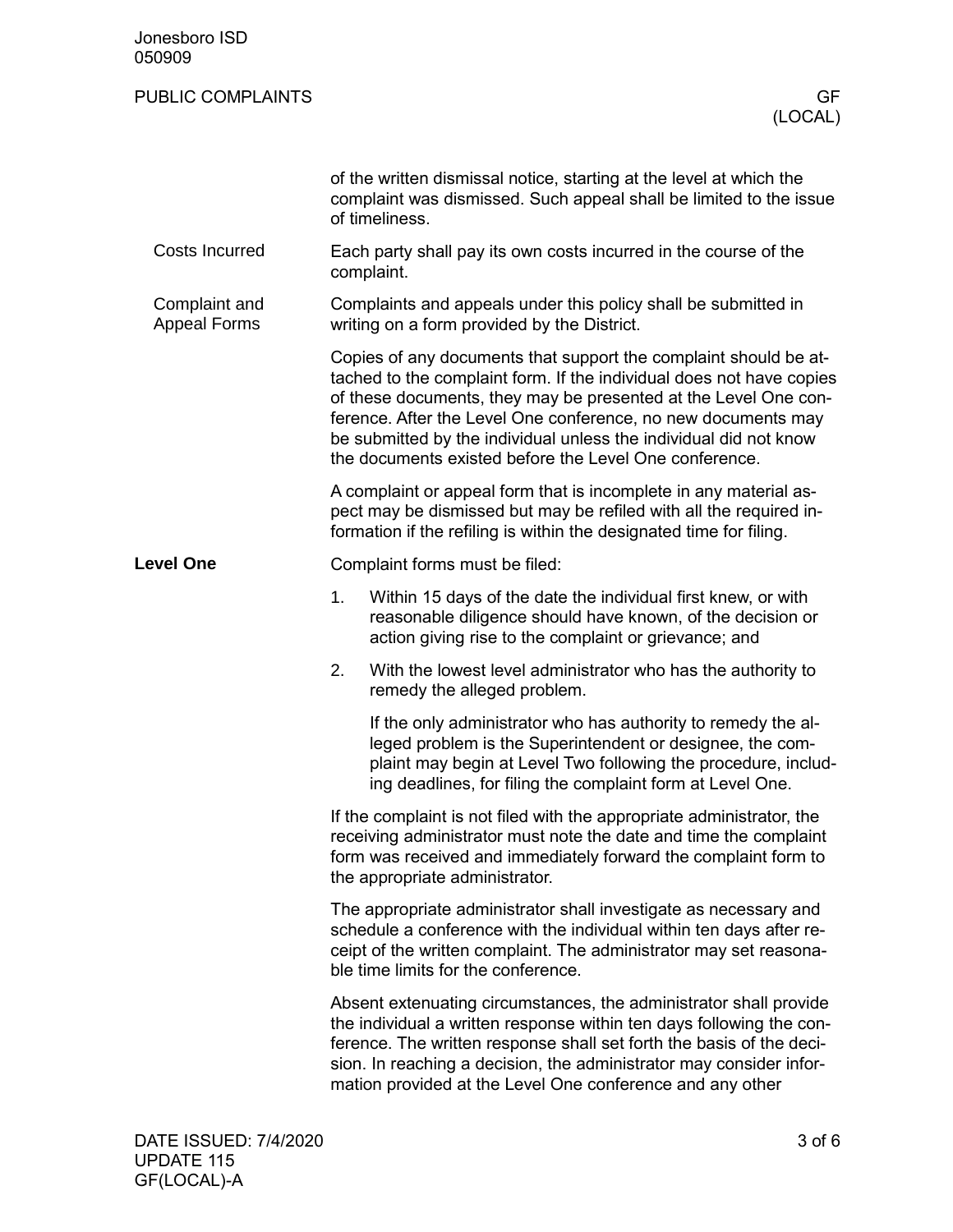| Jonesboro ISD<br>050909  |                                                                                                                                                                                                                                                                                                                                                                                                                                                                                     |                                                                                                                                                                                                                                     |  |
|--------------------------|-------------------------------------------------------------------------------------------------------------------------------------------------------------------------------------------------------------------------------------------------------------------------------------------------------------------------------------------------------------------------------------------------------------------------------------------------------------------------------------|-------------------------------------------------------------------------------------------------------------------------------------------------------------------------------------------------------------------------------------|--|
| <b>PUBLIC COMPLAINTS</b> |                                                                                                                                                                                                                                                                                                                                                                                                                                                                                     | GF.<br>(LOCAL)                                                                                                                                                                                                                      |  |
|                          |                                                                                                                                                                                                                                                                                                                                                                                                                                                                                     | relevant documents or information the administrator believes will<br>help resolve the complaint.                                                                                                                                    |  |
| <b>Level Two</b>         | If the individual did not receive the relief requested at Level One or<br>if the time for a response has expired, he or she may request a<br>conference with the Superintendent or designee to appeal the<br>Level One decision.                                                                                                                                                                                                                                                    |                                                                                                                                                                                                                                     |  |
|                          | The appeal notice must be filed in writing, on a form provided by<br>the District, within ten days of the date of the written Level One re-<br>sponse or, if no response was received, within ten days of the<br>Level One response deadline.                                                                                                                                                                                                                                       |                                                                                                                                                                                                                                     |  |
|                          |                                                                                                                                                                                                                                                                                                                                                                                                                                                                                     | After receiving notice of the appeal, the Level One administrator<br>shall prepare and forward a record of the Level One complaint to<br>the Level Two administrator. The individual may request a copy of<br>the Level One record. |  |
|                          |                                                                                                                                                                                                                                                                                                                                                                                                                                                                                     | The Level One record shall include:                                                                                                                                                                                                 |  |
|                          | 1.                                                                                                                                                                                                                                                                                                                                                                                                                                                                                  | The original complaint form and any attachments.                                                                                                                                                                                    |  |
|                          | 2.                                                                                                                                                                                                                                                                                                                                                                                                                                                                                  | All other documents submitted by the individual at Level One.                                                                                                                                                                       |  |
|                          | 3.                                                                                                                                                                                                                                                                                                                                                                                                                                                                                  | The written response issued at Level One and any attach-<br>ments.                                                                                                                                                                  |  |
|                          | 4.                                                                                                                                                                                                                                                                                                                                                                                                                                                                                  | All other documents relied upon by the Level One administra-<br>tor in reaching the Level One decision.                                                                                                                             |  |
|                          | The Superintendent or designee shall schedule a conference<br>within ten days after the appeal notice is filed. The conference shall<br>be limited to the issues and documents considered at Level One.<br>At the conference, the individual may provide information concern-<br>ing any documents or information relied upon by the administration<br>for the Level One decision. The Superintendent or designee may<br>set reasonable time limits for the conference.             |                                                                                                                                                                                                                                     |  |
|                          | The Superintendent or designee shall provide the individual a writ-<br>ten response within ten days following the conference. The written<br>response shall set forth the basis of the decision. In reaching a de-<br>cision, the Superintendent or designee may consider the Level<br>One record, information provided at the Level Two conference, and<br>any other relevant documents or information the Superintendent or<br>designee believes will help resolve the complaint. |                                                                                                                                                                                                                                     |  |
|                          |                                                                                                                                                                                                                                                                                                                                                                                                                                                                                     | Recordings of the Level One and Level Two conferences, if any,<br>shall be maintained with the Level One and Level Two records.                                                                                                     |  |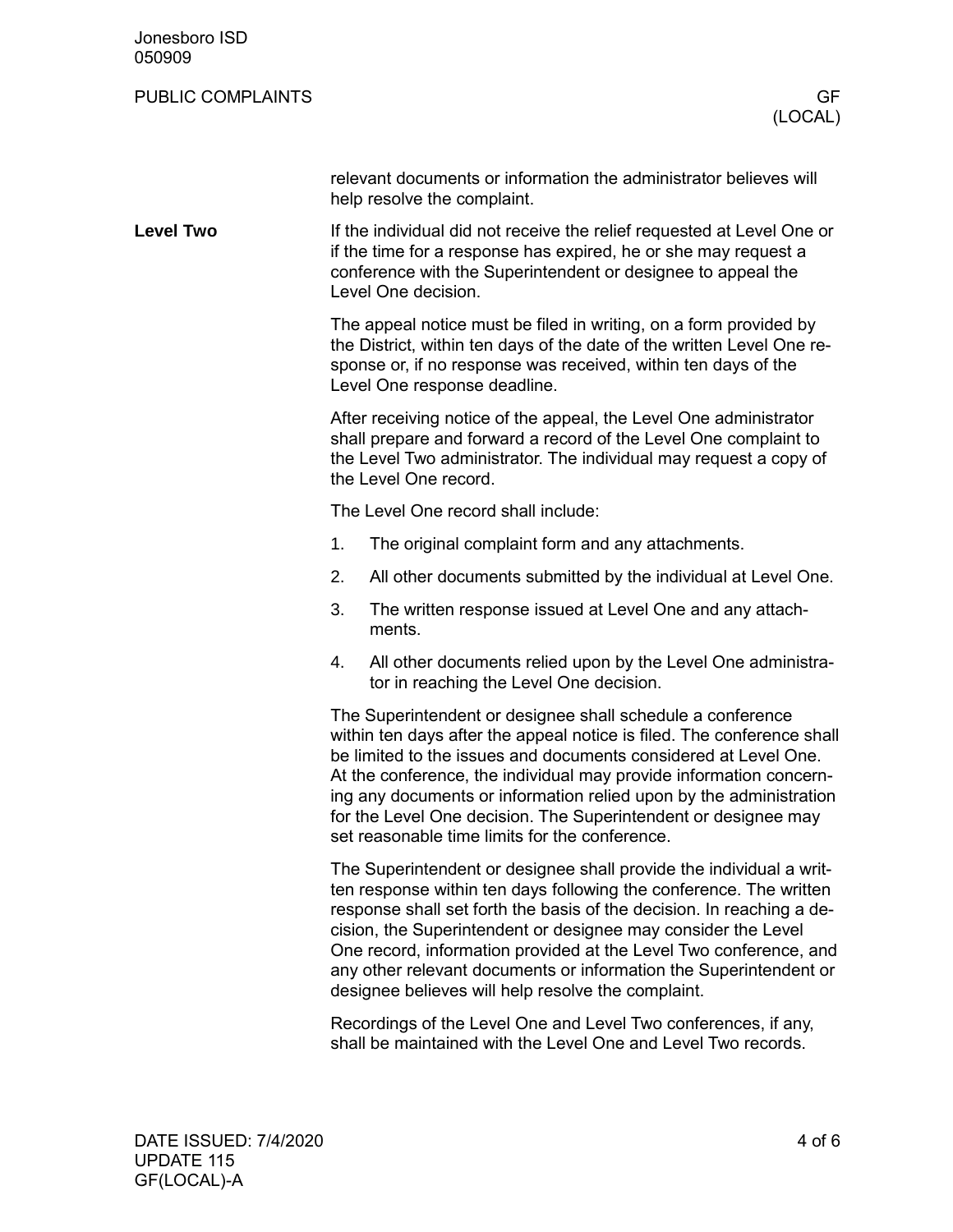## PUBLIC COMPLAINTS GF

| <b>Level Three</b> | If the individual did not receive the relief requested at Level Two or<br>if the time for a response has expired, he or she may appeal the<br>decision to the Board.                                                                                                                                                                                                                                                   |  |  |
|--------------------|------------------------------------------------------------------------------------------------------------------------------------------------------------------------------------------------------------------------------------------------------------------------------------------------------------------------------------------------------------------------------------------------------------------------|--|--|
|                    | The appeal notice must be filed in writing, on a form provided by<br>the District, within ten days of the date of the written Level Two re-<br>sponse or, if no response was received, within ten days of the<br>Level Two response deadline.                                                                                                                                                                          |  |  |
|                    | The Superintendent or designee shall inform the individual of the<br>date, time, and place of the Board meeting at which the complaint<br>will be on the agenda for presentation to the Board.                                                                                                                                                                                                                         |  |  |
|                    | The Superintendent or designee shall provide the Board the record<br>of the Level Two appeal. The individual may request a copy of the<br>Level Two record.                                                                                                                                                                                                                                                            |  |  |
|                    | The Level Two record shall include:                                                                                                                                                                                                                                                                                                                                                                                    |  |  |
|                    | 1.<br>The Level One record.                                                                                                                                                                                                                                                                                                                                                                                            |  |  |
|                    | 2.<br>The notice of appeal from Level One to Level Two.                                                                                                                                                                                                                                                                                                                                                                |  |  |
|                    | 3.<br>The written response issued at Level Two and any attach-<br>ments.                                                                                                                                                                                                                                                                                                                                               |  |  |
|                    | All other documents relied upon by the administration in<br>4.<br>reaching the Level Two decision.                                                                                                                                                                                                                                                                                                                     |  |  |
|                    | The appeal shall be limited to the issues and documents consid-<br>ered at Level Two, except that if at the Level Three hearing the ad-<br>ministration intends to rely on evidence not included in the Level<br>Two record, the administration shall provide the individual notice of<br>the nature of the evidence at least three days before the hearing.                                                           |  |  |
|                    | The District shall determine whether the complaint will be pre-<br>sented in open or closed meeting in accordance with the Texas<br>Open Meetings Act and other applicable law. [See BE]                                                                                                                                                                                                                               |  |  |
|                    | The presiding officer may set reasonable time limits and guidelines<br>for the presentation, including an opportunity for the individual and<br>administration to each make a presentation and provide rebuttal<br>and an opportunity for questioning by the Board. The Board shall<br>hear the complaint and may request that the administration provide<br>an explanation for the decisions at the preceding levels. |  |  |
|                    | In addition to any other record of the Board meeting required by                                                                                                                                                                                                                                                                                                                                                       |  |  |

law, the Board shall prepare a separate record of the Level Three presentation. The Level Three presentation, including the presentation by the individual or his or her representative, any presentation